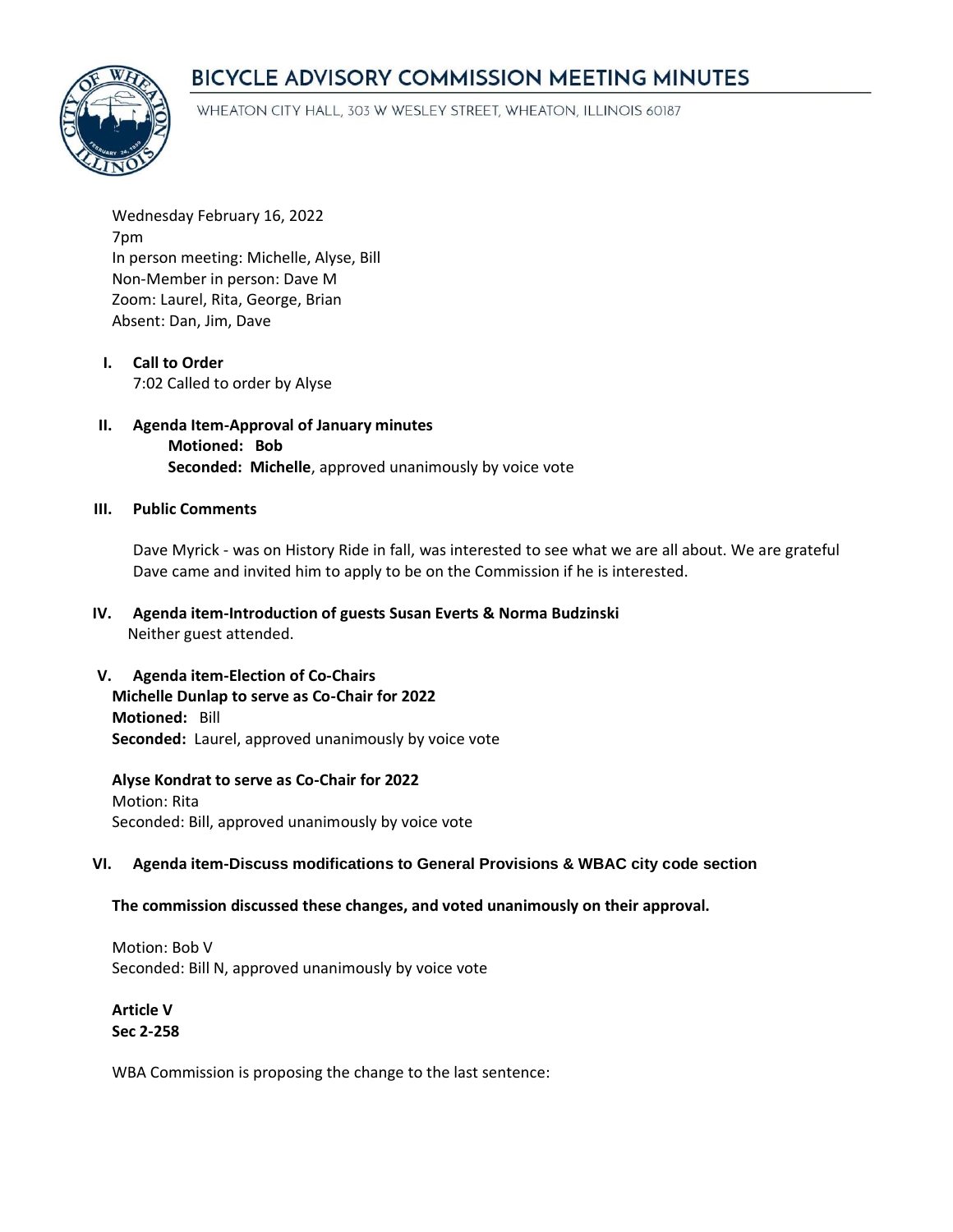## **The chairperson shall serve in the same capacity for no more than two three consecutive one-year terms.**

**Rationale:** The Commission acknowledges that it is hard for volunteers to commit to the level of responsibility and time commitment that the Chair position requires for many of the city's commissions. The first year of Chair service, the Chair is learning all that the position encompasses, especially if the commission sponsors various events throughout the year. In the second year, the Chair starts getting into a rhythm and the position takes a little less time. Since the term of service for the members is three years, it's reasonable for a Chair to serve for three years. Since the Chair still needs to get elected each year, if someone else wants to serve, that opportunity still exists. Allowing a Chair to serve for three years protects against the scenario where no one else wants to serve, but three consecutive terms isn't long enough to create a stagnant leadership.

**Rationale:** WBAC is proposing that our Commission be expanded to include representation of pedestrians in an effort to reduce car, bicycle, and pedestrian conflicts. We'd like to focus on the safety of both bicyclists and pedestrians, including accessibility issues some pedestrians face. Please see our proposed changes below in red, voted in unanimous approval. Precedent for this exists in Warrenville, with their commission serving this dual purpose.

## **Division 16. Bicycle and Pedestrian Advisory Commission.**

## **Sec. 2-471 Composition**

The bicycle and Pedestrian advisory commission shall consist.....

#### **Sec. 2-472 Purpose**

The purpose of the bicycle and pedestrian advisory commission is to:

(1) Provide advice and recommend strategies to the city council to encourage and foster bicycling and pedestrian opportunities, and to consider accessibility issues in the city.

 (3) Promote bicycle and pedestrian education programs in the school systems and disseminate bicycle safety information to the public at large. {this really becomes #2)

(4) {no change - this really becomes #3}

 (5) Establish and maintain an information network with those agencies, individuals and organizations within the city that advocate bicycling and walking and promote the sharing of resources among them. {this really becomes #4}

(6) Reduce car, bicycle, and pedestrian conflict. {this really becomes #5}

## **VII. Agenda Item-Report from City Council meeting**

- We didn't go to read the Roosevelt and Carlton proposal because we got an email from John Duguay saying that they are requesting timings on the switch from IDOT.
- Next month invite John to get information on this proposal and other proposals, along with an update on the bike shelter and bike map there.

## **VIII. Agenda Item-History Bike Ride**

We were going to discuss with Susan; Michelle will follow up with her tomorrow.

Below are our choices for the History Ride, in order:

1) **Wheaton Fires** - Bob Goldsborough presentation at library about Wheaton fires. Will be presenting in May - could invite him to lead a history. Bill will reach out to him.